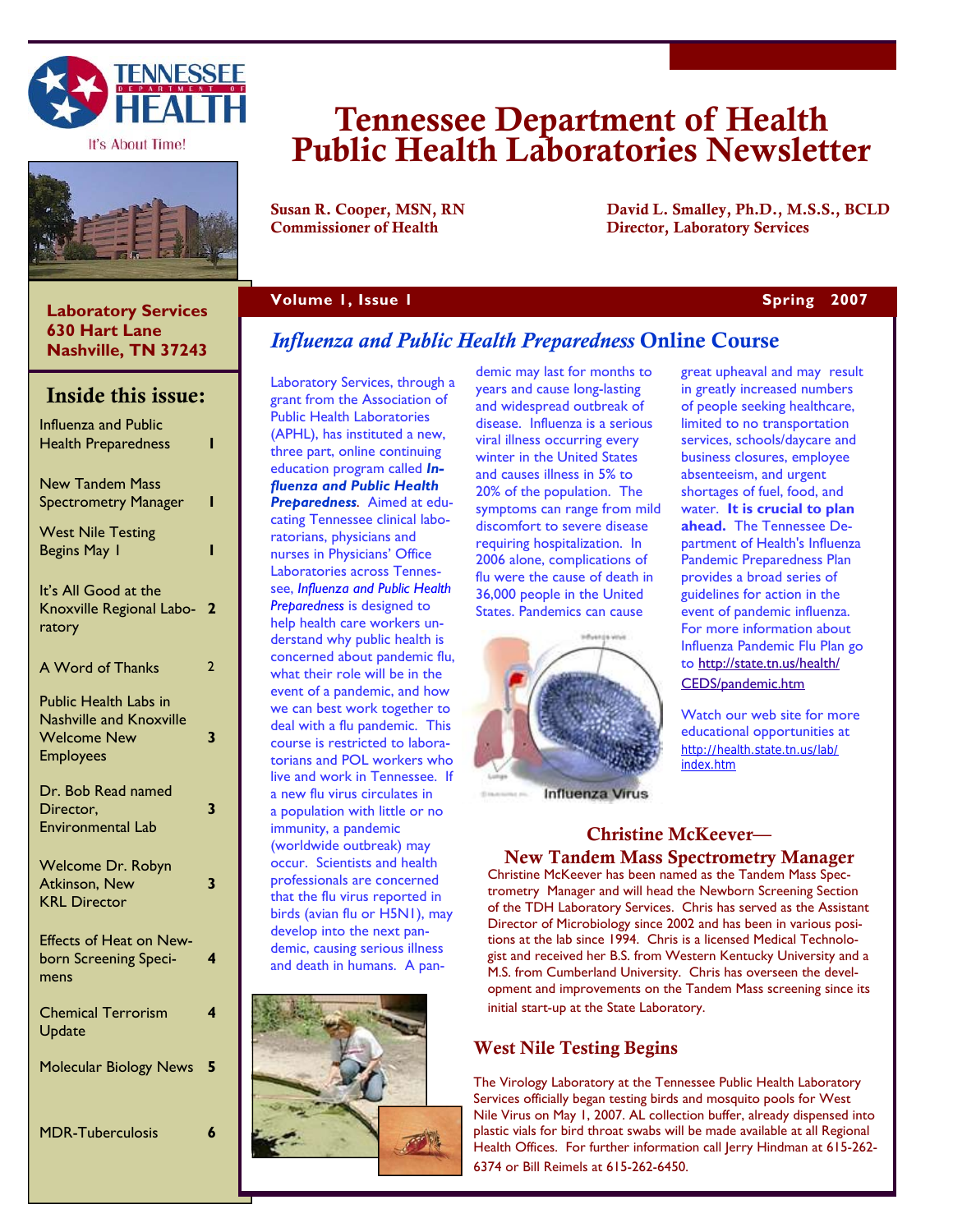### It's All Good News at Knoxville Regional Laboratory!

### **New Staffers Welcomed**

With the additions of Ken Mitchell and Amelia Foust in November and Julie Oldham in January, the KRL Microbiology Section is now fully staffed and 10 strong. All KRL Microbiologists have FBI clearance and are in the process of building their Rabies titers. It is the goal of KRL Microbiology to become fully cross-trained.

### **Training in New Technologies**

Gail Smelcer and Mike McWilliams received training in San Diego in February for the operation of the TIGRIS®, an automated Chlamydia/GC system. Amelia arrived at KRL with this expertise. The TIGRIS® is processing record numbers of samples with a little assistance to the delight of all. More inhouse TIGRIS® training will take place in May. KRL escaped a potential deluge of peanut butter testing although inquiries were numerous. A jar from the recalled lot number was used in a training exercise by Bobby Price and Ken Mitchell. The resulting growth was not identified as Salmonella. Bobby will be participat-



ing in the "EPI-Ready" Team Training Workshop on Foodborne Illness Response Strategies" sponsored by the National Environmental Health Association and the CDC in Nashville in May.

### **Testing For Norovirus**

Norovirus samples continue to come in, allowing staff to perfect their use of the Smart Cycler for PCR testing. Stephanie Estes has also recently demonstrated her proficiency in all phases of Bioterrorism testing.

Having mastered most other testing at KRL, Henry Davis will become the next fighter in the war on Bioterrorism at KRL. Vicki Lambert has been busy gearing up for her seasonal battle to assist in the diagnosis of arboviral disease among the children in East Tennessee. Twice a year, Vicki exchanges proficiency test panels with the Central lab using previous positive samples. Vicki has spent the month of March sharing the finer points of this sometimes tedious IFA procedure with Julie Oldham. Vicki also serves as KRL's Property and Procurement Officer. She is just one the many employees who have taken on additional responsibilities with a

smile and a "thirst for knowledge." Speaking of knowledge, the micro staff is making great strides in the pursuit of continuing education opportunities. We have found numerous opportunities to connect to a variety of web-casts. We are also very fortunate that the UT School of Veterinary Medicine has been providing free seminars through its new Center for Agriculture and Food Security and Preparedness. We have also found another bonus to being located in a building with the East Tennessee Regional Office staff – free CPR training for all. So far 7 KRL employees have completed CPR for the professional rescuer.

Of course, none of the work at KRL would go as smoothly without the assistance of our remarkable support staff. Randy Rucker continues to take all changes in shipping rules and regulations in stride and he assures that all specimens leave KRL properly packaged. Marsha Mathis and Geri Johnston wrap up all of our other loose ends and will faithfully continue to send them out through the mail until the advent of STARLiMS, the new information system.



### Hi there,

I would like to personally thank all of our fellow state lab employees, as well as our many other partners in public health, for lending KRL their eyes, ears and expertise over the last several months. You have given generously of your time and talents to ensure that we continue to be all that we were purposed to be in our efforts to produce quality lab results in a timely manner. In many ways we began again with the basics – show up, do good work, be safe and help others. We have enjoyed and profited from every visit, every call and every e-mail. (Hopefully, everyone has learned as much from our mistakes along

the way as we have! Perhaps we have provided some humor also. While others were firming up their plans for fighting BT and CT we were puzzling over the connection between *Chlamydia trachomatis* and terrorism – one not clarified by a Google search) Today, we feel connected to and confident in our role in the big picture. (If we are ever unsure, be assured that we'll be calling you again!) We are excited about the future that you have helped empower us to embrace with a renewed "thirst for knowledge" and eagerness to do more. We all have much to celebrate each lab week and each day.

Many Thanks! Barbara Frei, Manager, KRL Microbiology

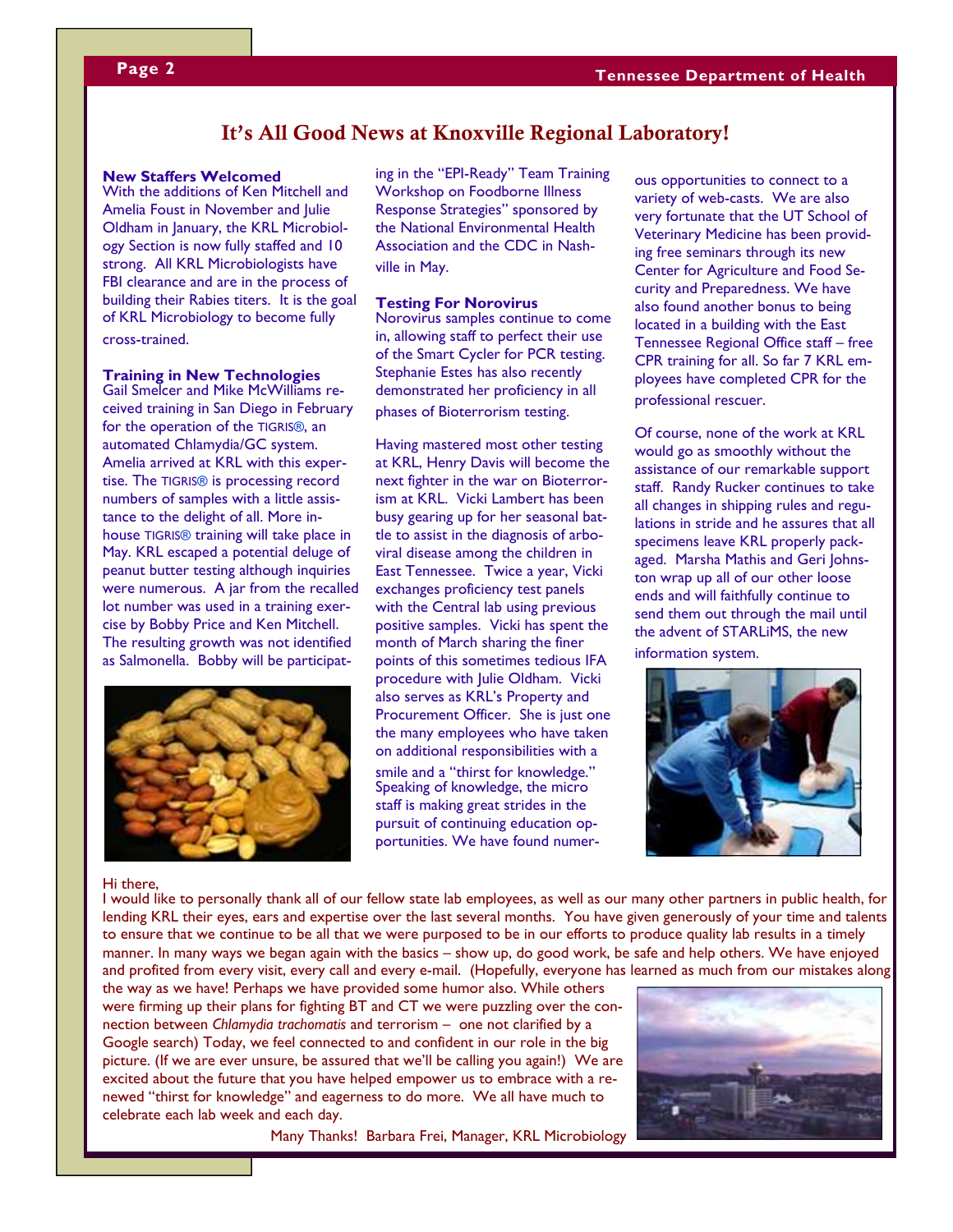# **Page 3 Volume 1, Issue 1**

# Welcome New Employees!

Dr. Robyn Atkinson Knoxville Regional Laboratory 05/01/07

**Name Section Date Started** Julie Oldham Knoxville 01/10/07 Roxanne Barnes Newborn Screening 02/15/07 Natasha Stapp Special Microbiology 03/16/07 Michael Lehman Molecular Biology 03/16/07 Kenneth Richardson **Immunology/Serology** 03/16/07 Billy Hawkins **Procurement** 03/22/07 Gloria Karns **Immunology/Serology** 04/02/07 Timothy McCollum Aquatic Biology 04/02/07 Stephanie Poindexter Newborn Screening 04/16/07 Jonathan (Keith) Gaddes Aquatic Biology 04/16/07 Julie Cothern **Administrative Support** 05/01/07



Get Informed. Be Prepared.

Go here to visit the official U.S. government web site for pandemic influenza

www.pandemicflu.gov/plan/states/ planningResolutionTN.html

# Dr. Bob Read Named Director, Environmental Laboratory



Dr. Bob Read, Director, Environmental Laboratory

Bob Read, Ph.D. has been officially named as the Director, Environmental Laboratory. Dr. Read has been employed by the TDH Lab Services since 1986 serving in various capacities. He has been filling the role of Acting Environmental Laboratory Director since May 2005. Dr. Read holds a bachelor's degree in Basic Medical Science and Ph.D. in Biochemistry from the University of South Alabama and a bachelor's degree in Chemistry from Peabody College. His research and training has been in biochemistry and he has done specific research in lipids, non-specific phospholipid-transfer proteins and other protein effects. He will oversee the environmental chemistry testing as well as direct the EPA drinking water testing protocols. Dr. Read is married with two children.

*Public Health is Contagious... Spread the Word !* 

# Dr. Robyn Atkinson to Join Knoxville Regional Laboratory

Robyn M. Atkinson, Ph.D., will be joining the TDH Laboratory Services as the Director, Knoxville Regional Laboratory. Dr. Atkinson comes to us from her current position at Wadsworth Center, New York State Department of Health where she has been the Director, Clinical Bacteriology Laboratory. Dr. Atkinson is the recipient of a B.S. From Clemson University in Biochemistry and a Ph.D. in Pathology from the University of Tennessee, Health Sciences Center, Memphis. Following her graduate studies, she completed a post-doctoral study at St. Jude Children's Research Hospital in Memphis followed by a Clinical Fellowship in Public Health and Medical Microbiology at Washington University



School of Medicine in St. Louis, Missouri. Her main clinical interests are in outbreaks of infectious diseases and new molecular methods for detection of microbes. She has published articles on outbreaks, PCR methods for Group B Streptococci, infections in cystic fibrosis patients, and molecular markers for assessing vancomycin tolerance in pneumococci.

Welcome Dr. Atkinson!



Dr. Robyn Atkinson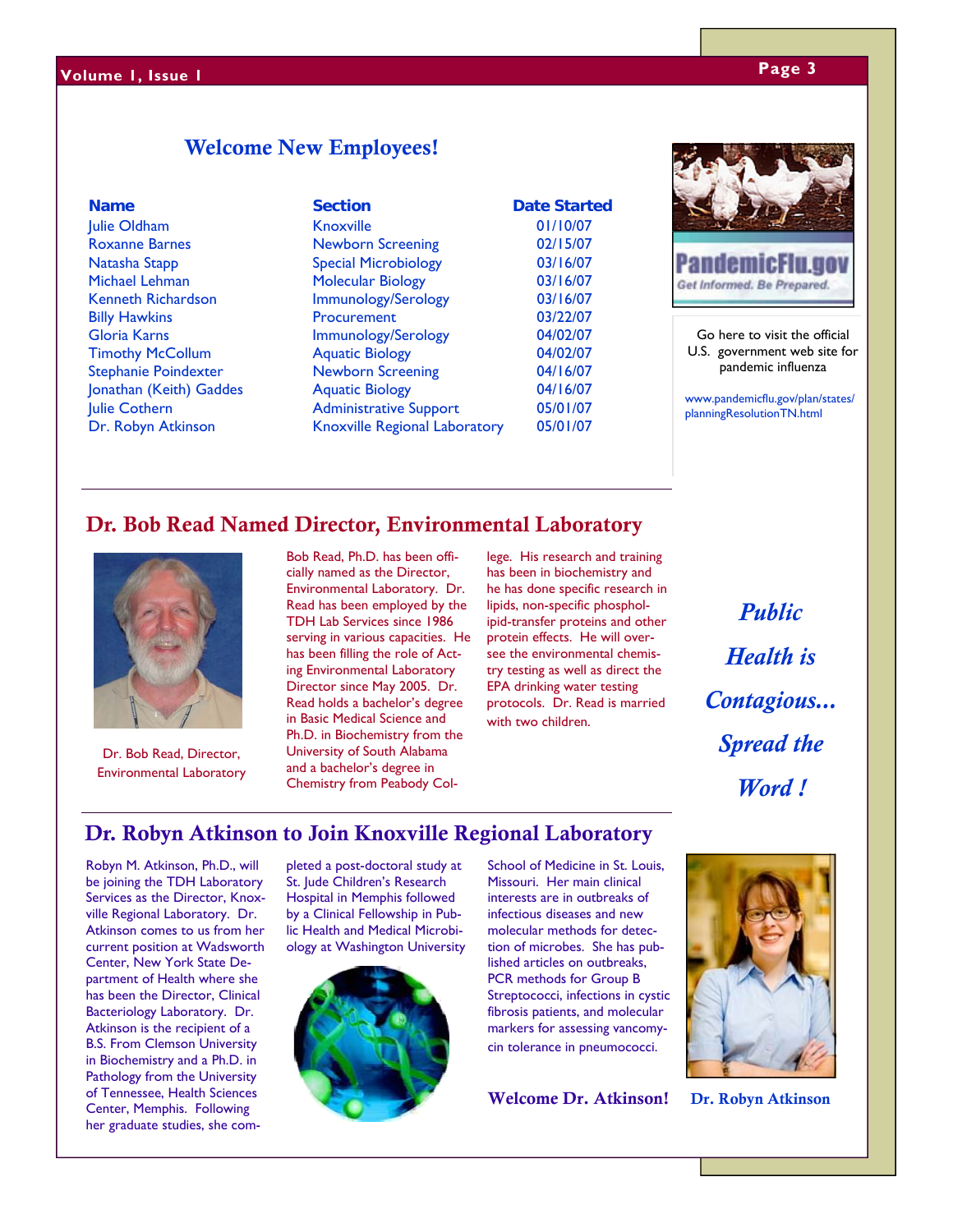### **Page 4 Tennessee Department of Health**

# That's Right! Keep it COOL!



As we transition from the cooler months into warmer weather, we want to advise you that **heat and humidity can have a negative impact on newborn screening specimens** so much so that results can be affected. Heat can cause the blood specimen to firmly adhere to the filter paper to the extent that it becomes difficult to dissolve the blood for testing. Heat and humidity can also degrade substances or enzymes within the specimen such as Biotinidase or GALT (galactose), causing an abnormal results.

As a reminder, once specimens are collected, air dry at least 3 hours. Do not expose specimens to direct sunlight or any heat source in an effort to speed drying. Please mail specimens within 24 hours of collection. Do not put specimens to be mailed into a metal mail receptacle as temperatures in these mailboxes are extremely hot. Also do not leave specimens in a hot car prior to delivery at the post office.

Effects of Heat on Newborn Screening Specimens

Little control of heat or humidity exposure can be exercised once the specimen leaves your care. However, each facility

can examine protocols and implement practices to prevent heat and humidity exposure within your facility. Doing so may prevent false results and the need for recollection. If you have questions about this article, call the Newborn Screening Section at (615) 262-6352 for more information.





**David Whybrew, Manager, Chemical Terrorism Laboratory** 



**Field exercise, collection of an environmental sample.** 

# Chemical Terrorism Laboratory Update By David Whybrew

The Tennessee Department of Health (TDH), Laboratory Services Environmental Laboratories operates a Chemical Terrorism (CT) Laboratory. This CT Laboratory is one of 37 Public Health labs in the United States designated as a Level 2 laboratory, under the Public Health Emergency Preparedness Cooperative Agreement. Chemists in these laboratories are trained to detect exposure to a number of toxic chemical agents, including of toxic metals, cyanide, nerve agents, and volatile organic compounds in human samples. The Laboratory also has Level 3 responsibilities requiring the Lab to receive, package, and ship blood and urine specimens collected from those populations suspected of being contaminated by a chemical agent as the result of a suspected chemical terrorist event. The Laboratory also has the responsibility of training healthcare professionals on collection, packaging and shipping of specimens statewide.

The Level 2 part of the funding requires the CT Laboratory to

be equipped and prepared to receive and screen biological specimens collected from populations suspected of being contaminated by a chemical terrorism agent. To meet this objective, the CT Laboratory is equipped with a Inductively Coupled Plasma/Dynamic Reaction Chamber/Mass Spectrometer (ICP/DRC/MS) coupled with a liquid chromatograph (LC) for performing trace metal analysis of analytes of toxicological and nutritional interest in urine and three analytes in blood. The Laboratory is also equipped with two gas chromatograph/mass spectrometers (GC/MS) for the analysis of blood for metabolites of other Weapons of Mass Destruction (WMD) agents, and an automated high throughput solid phase extraction (SPE) and sample purification system to aid CT staff with handling large numbers of specimens more efficiently, thus reducing sample preparation time. Future plans for preparedness include the acquisition of a liquid chromatograph tandem mass spectrometer (LC/MS/MS) for increasing

laboratory capabilities for analyzing blood and/or urine for more sophisticated agents. The CT Laboratory has been validated by the National Centers for Disease Control and Prevention (CDC) in clinical specimen collection, storage, and shipment. Validation studies have been completed and passed for toxic metals in urine, and the CT Laboratory will be able to participate in Proficiency Testing (PT) beginning this summer. Other tests are in the process of being validated by CDC, enabling the CT Laboratory to be eligible to participate other PTs. Two chemists are scheduled to attend training at CDC this summer for the addition of more testing capabilities for the CT Lab. **The primary purpose of the laboratory is to be able to identify those individuals who have been contaminated by an agent of WMD, or other toxic chemicals caused by a major accident.** Also of importance for testing is to reassure the worried-well. The TDH

(Continued on page 5)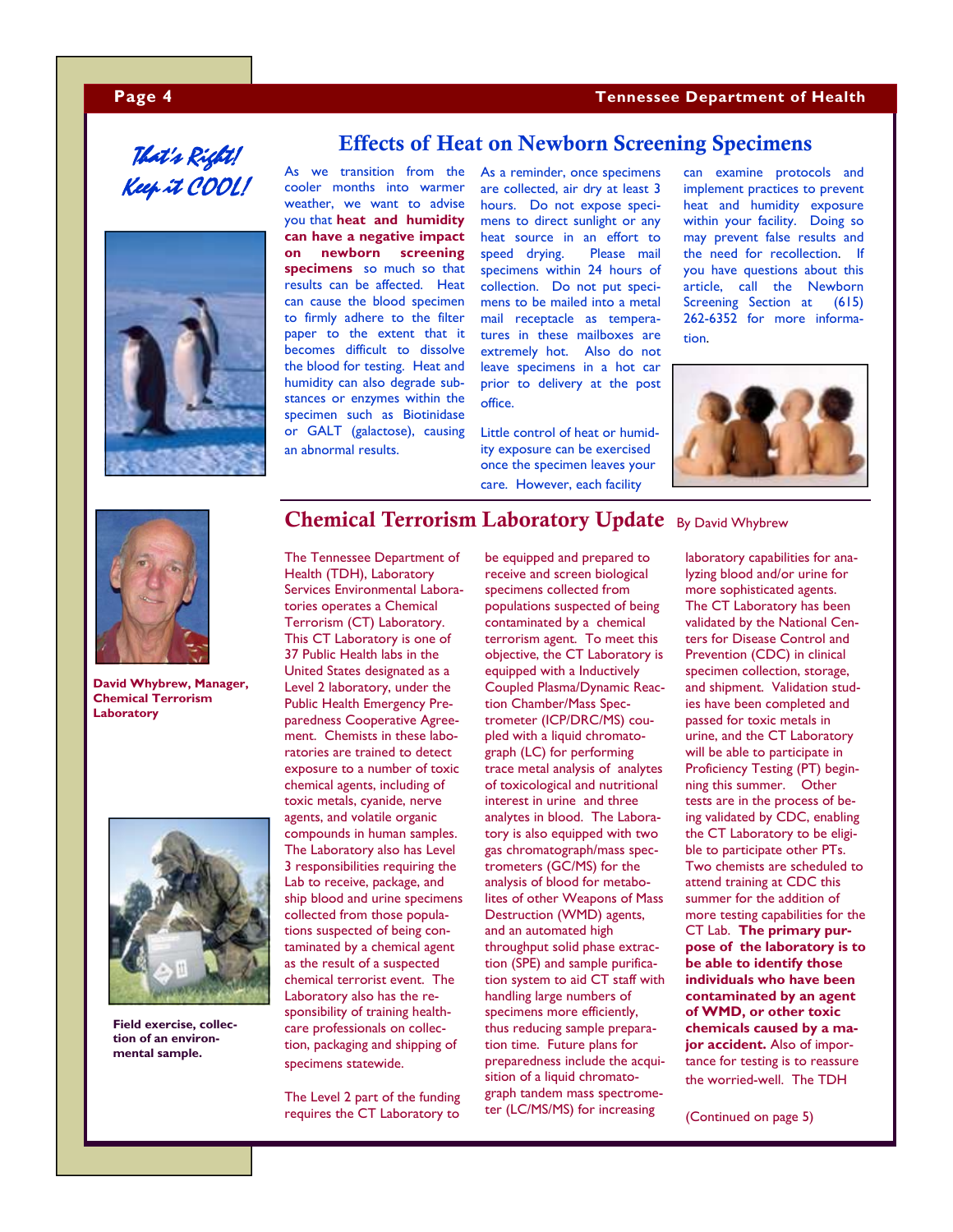### **Volume 1, Issue 1 Page 5 Page 5**

### Molecular Biology News

### By Amy Woron



**Amy Woron, Manager Molecular Biology Section** 

The Laboratory Services Molecular Biology department has expanded with the availability of new technologies for the detection and characterization of infectious diseases. In addition to performing Pulsed-Field Gel Electrophoresis, conventional PCR and real-time PCR, genetic sequencing of the 16s and D2 LSU rDNA genes has recently been added as a supplemental test to conventional culture identification.

This test is offered to the Bacteriology and Special Bacteriology departments as additional information that aids in the identification of fastidious, biochemically inert or slowgrowing organisms. Sequencing is currently being performed on a weekly basis by Microbiologist Christina Moore BS, MT (ASCP), pictured above. The highly conserved nature of the 16s and D2 LSU genes allows for universal primers and reaction conditions. One of the

limitations of this methodology lies within the conserved nature or these genes. Some groups of organisms (*E. coli* and *Shigella* sp. for example) are too closely related to be distinguishable in this region. Database comparisons with both the Applied BioSystems MicroSeq® library and NCBI GenBank help to ensure the most reliable and up to date sequencing results.



Real-time PCR data analysis - Christina Moore





### Chemical Terrorism Laboratory Update (continued)

Environmental Laboratory has response teams consisting of at least two chemists who are on call 24/7. In the event of a suspected chemical terrorism event, or major toxic chemical accident within the borders of Tennessee, these teams are trained to receive and analyze environmental samples for the purpose of ruling out suspected chemical agents. The Environmental Chemistry Laboratory and the CT Laboratory work very closely with the National

Guard's 45<sup>th</sup> Civil Support Team, headquartered in Smyrna, Tennessee, which operates a mobile field laboratory for WMD. The Bioterrorism Laboratory and CT Laboratory have put together a field collection kit to be used by first responders when responding to a suspected terrorist event. These kits have been distributed to each Homeland Security District in the state, with additional kits available at each of the TDH Regional Labs.